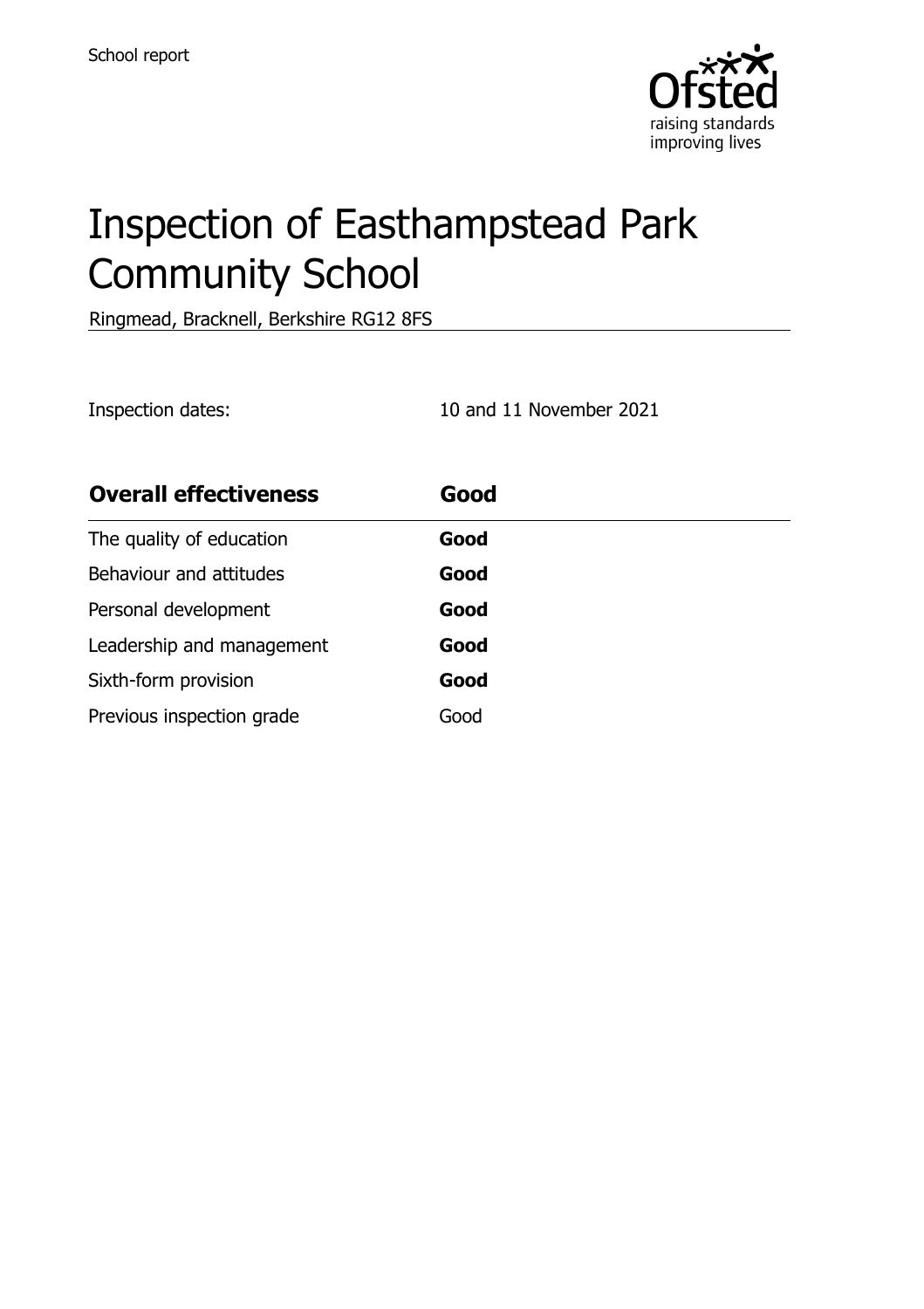

# **What is it like to attend this school?**

Pupils enjoy coming to their happy and inclusive school. There is a strong ethos of mutual respect, courtesy and care for others. Sixth-form students play an active role in school life. They enjoy leadership responsibilities, such as supporting younger pupils with their reading.

Pupils feel safe and well cared for. They know that there is always someone to go to if they have any worries. Should any bullying or harassment occur, pupils trust that staff will listen and deal with it quickly. Parents and carers particularly value how well staff support pupils and promote their well-being. One parent said, 'Our children thrive here because teachers always go the extra mile.'

Overall, pupils behave well in lessons and around school. They value the educational opportunities that they receive and want to succeed. Knowing their teachers have high expectations and want the very best for them encourages pupils to take pride in their work. Pupils confidently ask for help when they need it.

Pupils benefit from the wide range of interesting and exciting extra-curricular clubs on offer. These include sports, drama, music, debating and maths gym. They have a well-rounded understanding of issues linked to equality and diversity.

#### **What does the school do well and what does it need to do better?**

Leaders and governors are ambitious for all pupils. The curriculum is broad and balanced. However, the number of pupils studying a modern foreign language (MFL) at key stage 4 has remained relatively low over the past three years, particularly compared to the high number of pupils who study geography and history at GCSE. Leaders are taking steps to increase the proportion of pupils opting for languages so that more pupils study all of the English Baccalaureate (EBacc) subjects.

Reading is a top priority. Leaders are ambitious that all pupils should develop a love of reading. Pupils read daily and appreciate visiting the well-stocked library. They enjoy listening to and discussing the books staff read with them in lessons. Weaker readers' needs are identified accurately. Staff skilfully support these pupils to address any gaps and help them improve. This has a positive impact on these pupils' reading and learning across subjects.

Leaders have worked hard to ensure the curriculum is well defined. Across subjects, the important knowledge pupils should learn, and the order in which they should learn it, is clearly set out. This helps teachers know exactly what pupils need to learn and remember well. The effective sixth-form curriculum supports students in their academic subjects and wider experiences. Students achieve well, and they go on to their choice of either apprenticeship, work or study at a range of universities.

Overall, teachers use their strong subject knowledge to present information clearly. Teachers engage and challenge pupils to learn and remember more. However, at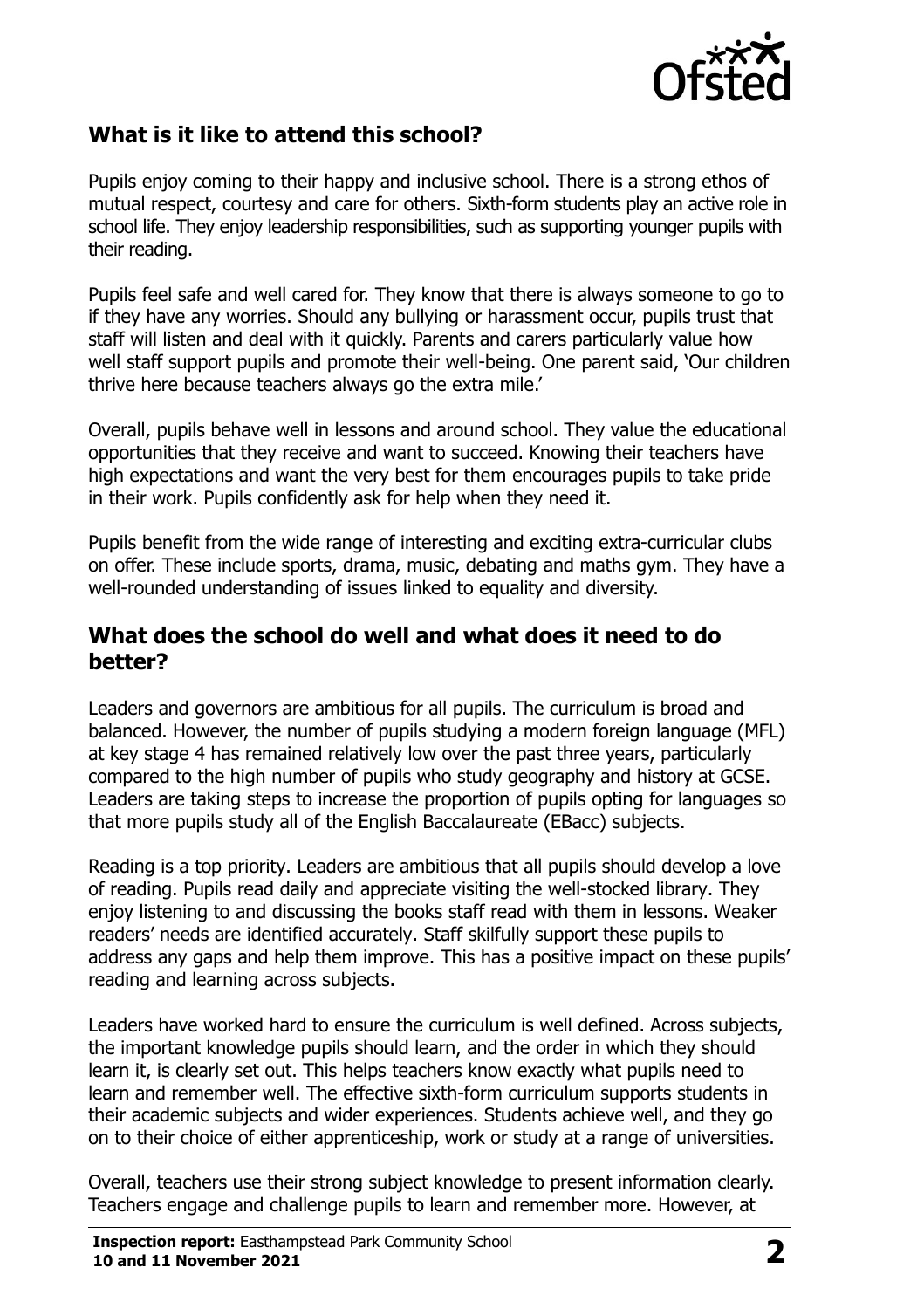

times, some teachers do not check carefully enough how well pupils understand what they have learned. They introduce new ideas too quickly. This means that some pupils do not learn as effectively as they could. Leaders are addressing this.

The needs of pupils with special educational needs and/or disabilities (SEND) are identified appropriately. Leaders work efficiently with staff to make sure that they have the training and knowledge to support these pupils effectively. While pupils with SEND often achieve well, sometimes teachers do not enable these pupils to learn as well as they could.

Staff have high expectations of pupils' behaviour. Everyone is clear about the rules. Pupils listen and follow their teachers' instructions with thought and care. Consequently, learning is rarely disrupted by low-level behaviour issues.

Leaders carefully consider the personal development of pupils. Staff bring the curriculum to life through a range of interesting experiences. For instance, pupils visit the coast, organise litter picks in the local area and go on trips to places such as Belgium. Pupils and students in the sixth form are provided with regular, unbiased careers advice. This means they are well informed about different career pathways and future study options.

Governors are skilled and knowledgeable. They challenge leaders about the impact of their actions, for example leaders' plans to continue to improve the proportions of pupils choosing to study a modern foreign language at GCSE. Staff feel valued and appreciate that leaders are considerate of their workload and well-being.

# **Safeguarding**

The arrangements for safeguarding are effective.

Leaders have established a culture where the well-being and safety of pupils are given the highest importance. Leaders have a strong awareness of the safeguarding risks specific to their locality, which they take proactive action to minimise. Staff are vigilant in their care for pupils. Well-trained staff know what to do if they have a concern about a pupil's welfare. Leaders follow up any concerns swiftly. They work well with other agencies to keep pupils safe. Pupils and sixth-form students can confidently explain what they need to do to keep themselves safe, including when online.

# **What does the school need to do to improve?**

#### **(Information for the school and appropriate authority)**

■ The proportion of key stage 4 pupils who are entered for EBacc subjects has been lower than the national average over the past three years. Too few pupils study languages at GCSE. Leaders need to continue to increase the proportion of pupils who study MFL to make sure that the EBacc is at the heart of the curriculum.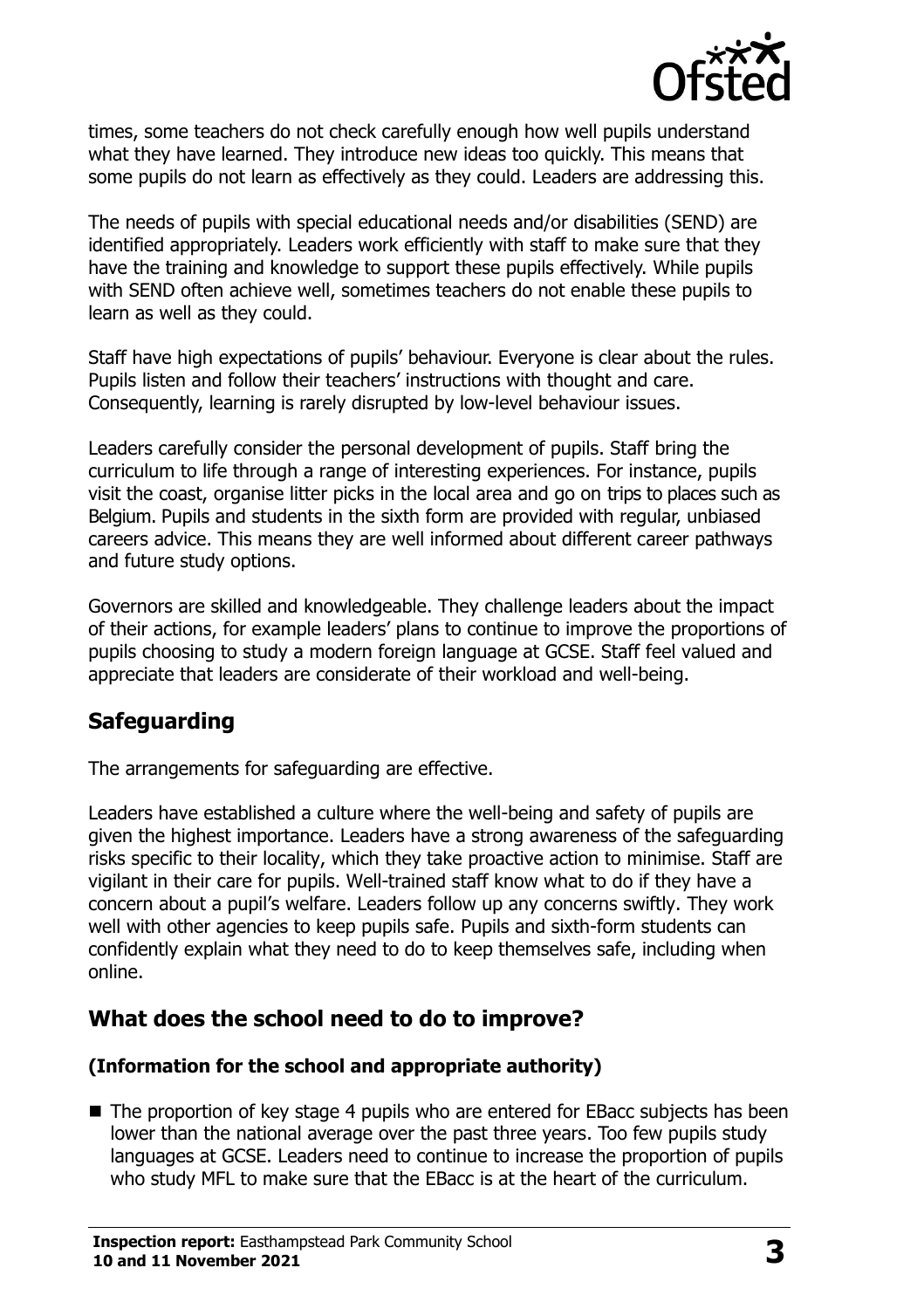

■ Some teachers do not check what pupils know and understand carefully enough before introducing new information. When this happens, pupils, including those with SEND, struggle to make links in their learning. Leaders need to ensure that all teachers consistently assess pupils' knowledge accurately in order to make good decisions about what to teach next. This will ensure that all pupils achieve as well as they should in the curriculum.

## **How can I feed back my views?**

You can use [Ofsted Parent View](http://parentview.ofsted.gov.uk/) to give Ofsted your opinion on your child's school, or to find out what other parents and carers think. We use information from Ofsted Parent View when deciding which schools to inspect, when to inspect them and as part of their inspection.

The Department for Education has further quidance on how to complain about a school.

If you are the school and you are not happy with the inspection or the report, you can [complain to Ofsted.](http://www.gov.uk/complain-ofsted-report)

### **Further information**

You can search for [published performance information](http://www.compare-school-performance.service.gov.uk/) about the school.

In the report, '[disadvantaged pupils](http://www.gov.uk/guidance/pupil-premium-information-for-schools-and-alternative-provision-settings)' refers to those pupils who attract government pupil premium funding: pupils claiming free school meals at any point in the last six years and pupils in care or who left care through adoption or another formal route.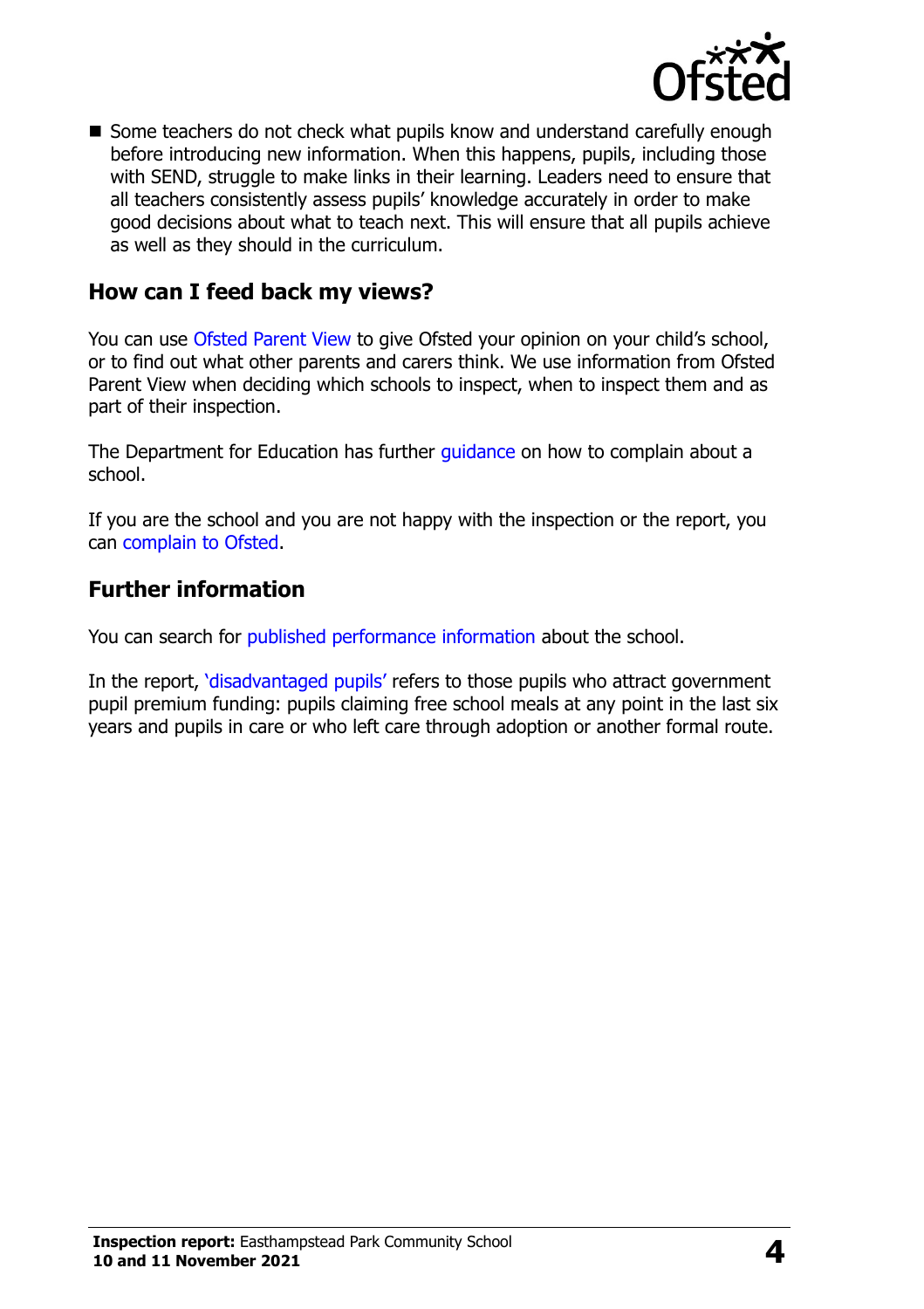

# **School details**

| Unique reference number                            | 110071                                                          |
|----------------------------------------------------|-----------------------------------------------------------------|
| <b>Local authority</b>                             | <b>Bracknell Forest</b>                                         |
| <b>Inspection number</b>                           | 10199828                                                        |
| <b>Type of school</b>                              | Secondary Comprehensive                                         |
| <b>School category</b>                             | Community                                                       |
| Age range of pupils                                | 11 to 18                                                        |
| <b>Gender of pupils</b>                            | Mixed                                                           |
| <b>Gender of pupils in sixth-form</b><br>provision | Mixed                                                           |
| Number of pupils on the school roll                | 877                                                             |
| Of which, number on roll in the<br>sixth form      | 88                                                              |
| <b>Appropriate authority</b>                       | The governing body                                              |
| <b>Chair of governing body</b>                     | <b>Rene Rastall</b>                                             |
| <b>Headteacher</b>                                 | Liz Cook                                                        |
| Website                                            | www.epschool.org/                                               |
| <b>Dates of previous inspection</b>                | 8 and 9 June 2016, under section 5 of<br>the Education Act 2005 |

### **Information about this school**

 $\blacksquare$  The school is currently using four alternative providers.

### **Information about this inspection**

The inspectors carried out this inspection under section 5 of the Education Act 2005.

- This was the first routine inspection the school received since the COVID-19 pandemic began. Inspectors discussed the impact of the pandemic with school leaders and have taken that into account in their evaluation.
- Inspectors met with the headteacher, senior leaders, staff, pupils, five governors, including the chair of the governing body, and had a telephone discussion with a representative from Bracknell Forest local authority.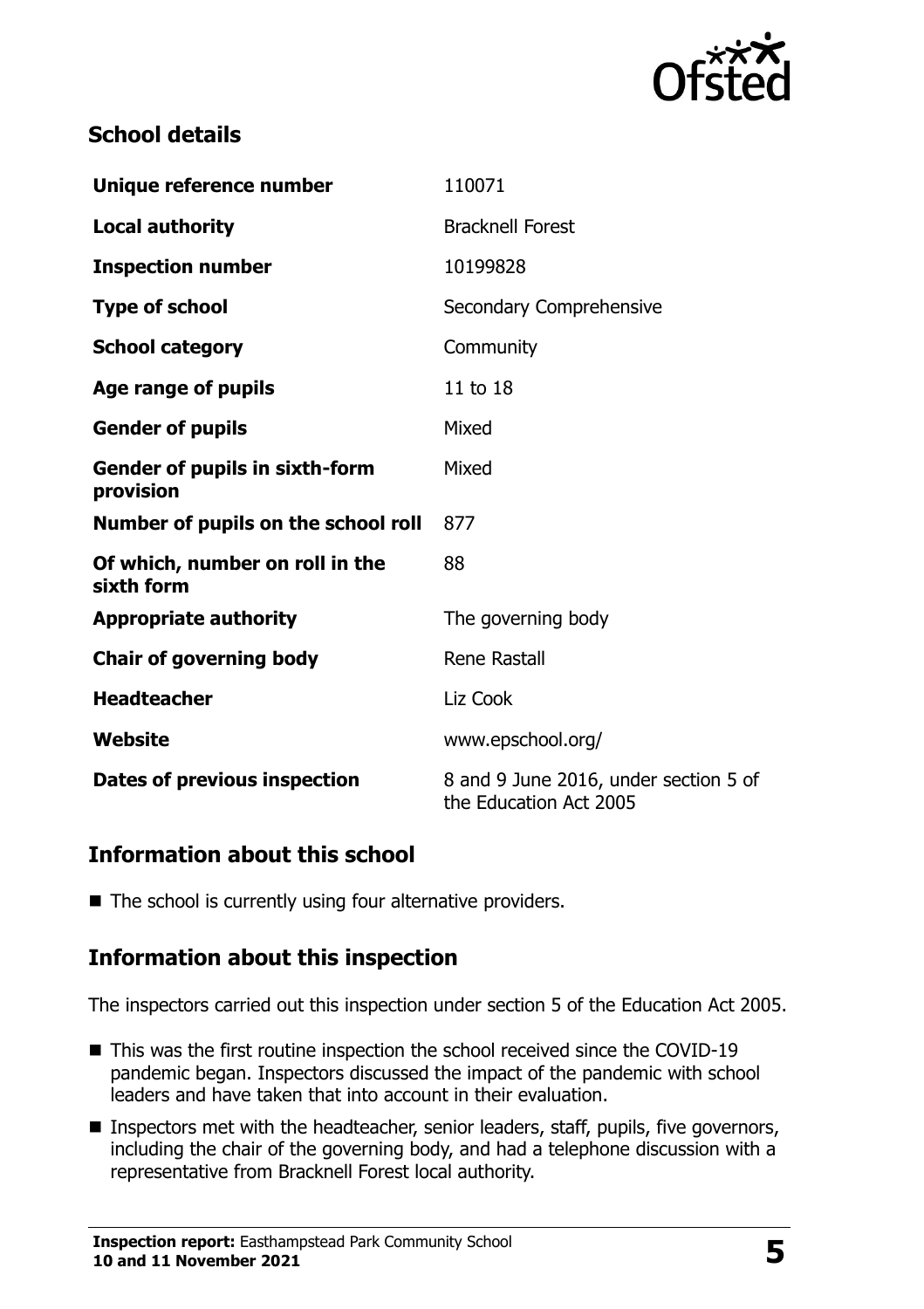

- **Inspectors carried out deep dives in these subjects: English, mathematics,** science, art, MFL and music. For each deep dive, inspectors met with subject leaders, looked at curriculum plans, visited a sample of lessons, spoke to teachers, spoke to some pupils about their learning and looked at a sample of pupils' work. Inspectors also heard a selection of pupils read.
- To inspect safeguarding, inspectors checked the single central record of recruitment checks and talked to leaders responsible for safeguarding. Inspectors also talked to a range of staff and pupils informally.
- Inspectors considered the responses to the confidential staff survey and spoke to a range of staff about their views of the school.
- Inspectors took account of the responses to Ofsted's Parent View questionnaire and additional free-text responses.
- Inspectors met with a range of pupils to discuss their views about the school and talked to pupils informally during social times and in lessons. Inspectors also considered the responses to Ofsted's online pupils' survey.

#### **Inspection team**

| Louise Walker, lead inspector | Her Majesty's Inspector |
|-------------------------------|-------------------------|
| James Rouse                   | Ofsted Inspector        |
| Paul James                    | Ofsted Inspector        |
| Jane Cartwright               | Ofsted Inspector        |